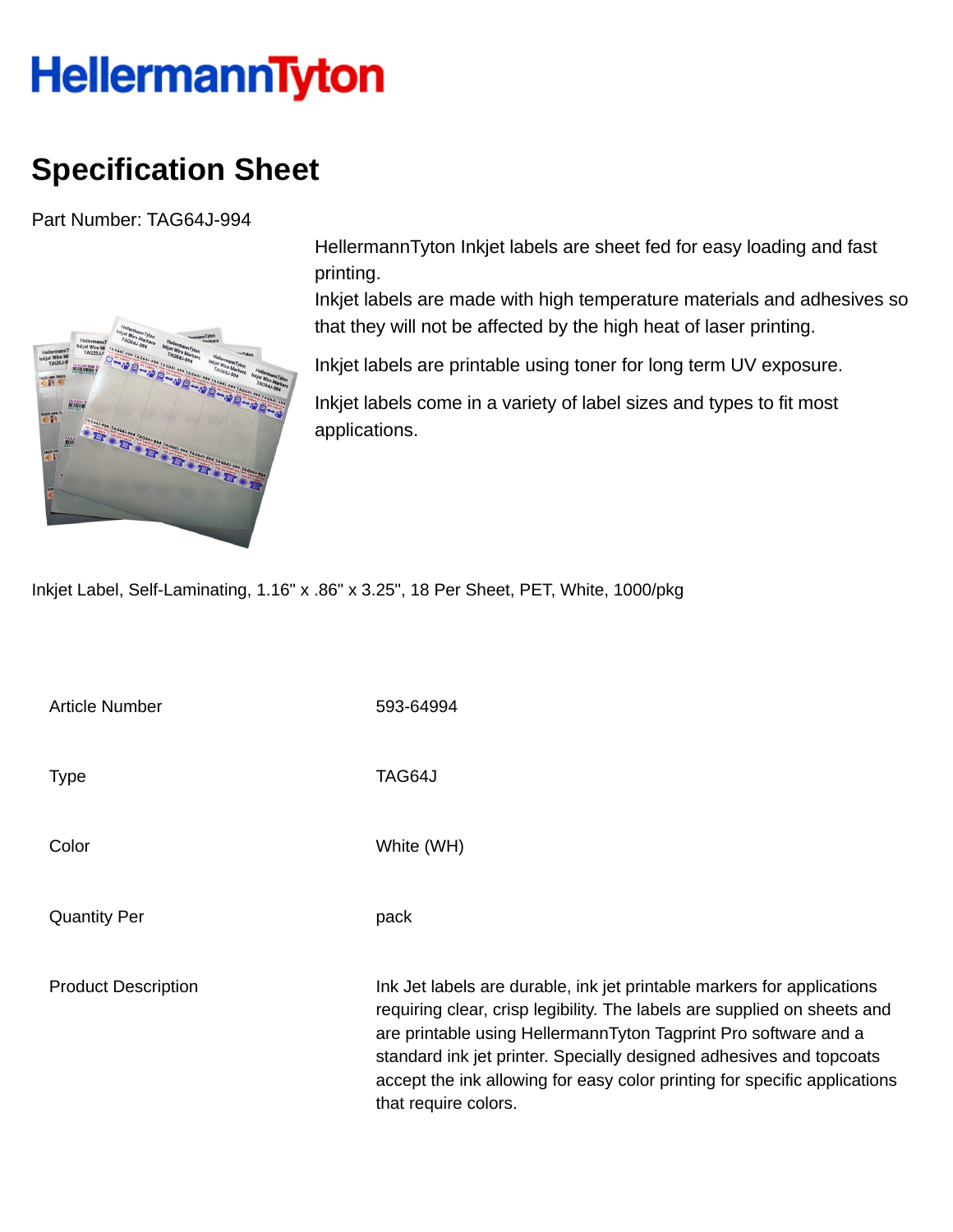| <b>Short Description</b>               | Inkjet Label, Self-Laminating, 1.16" x .86" x 3.25", 18 Per Sheet, PET,<br>White, 1000/pkg |
|----------------------------------------|--------------------------------------------------------------------------------------------|
| <b>Global Part Name</b>                | TAG64J-994-WH                                                                              |
|                                        |                                                                                            |
| Width W (Imperial)                     | 1.16                                                                                       |
| Width W (Metric)                       | 29.6                                                                                       |
| <b>Bundle Diameter Min (Imperial)</b>  | 0.39                                                                                       |
| <b>Bundle Diameter Min (Metric)</b>    | 10.10                                                                                      |
| <b>Bundle Diameter Max (Imperial)</b>  | 0.79                                                                                       |
| <b>Bundle Diameter Max (Metric)</b>    | 20.20                                                                                      |
| Thickness T (Metric)                   | 35.0                                                                                       |
| Width of Liner (Metric)                | 215.00                                                                                     |
| Width of Liner (Imperial)              | 8.5                                                                                        |
| <b>Outside Diameter Max (Imperial)</b> | 0.39                                                                                       |
| <b>Outside Diameter Min (Metric)</b>   | 10.1                                                                                       |
| <b>Outside Diameter Min (Imperial)</b> | 0.79                                                                                       |
| <b>Outside Diameter Max (Metric)</b>   | 20.20                                                                                      |